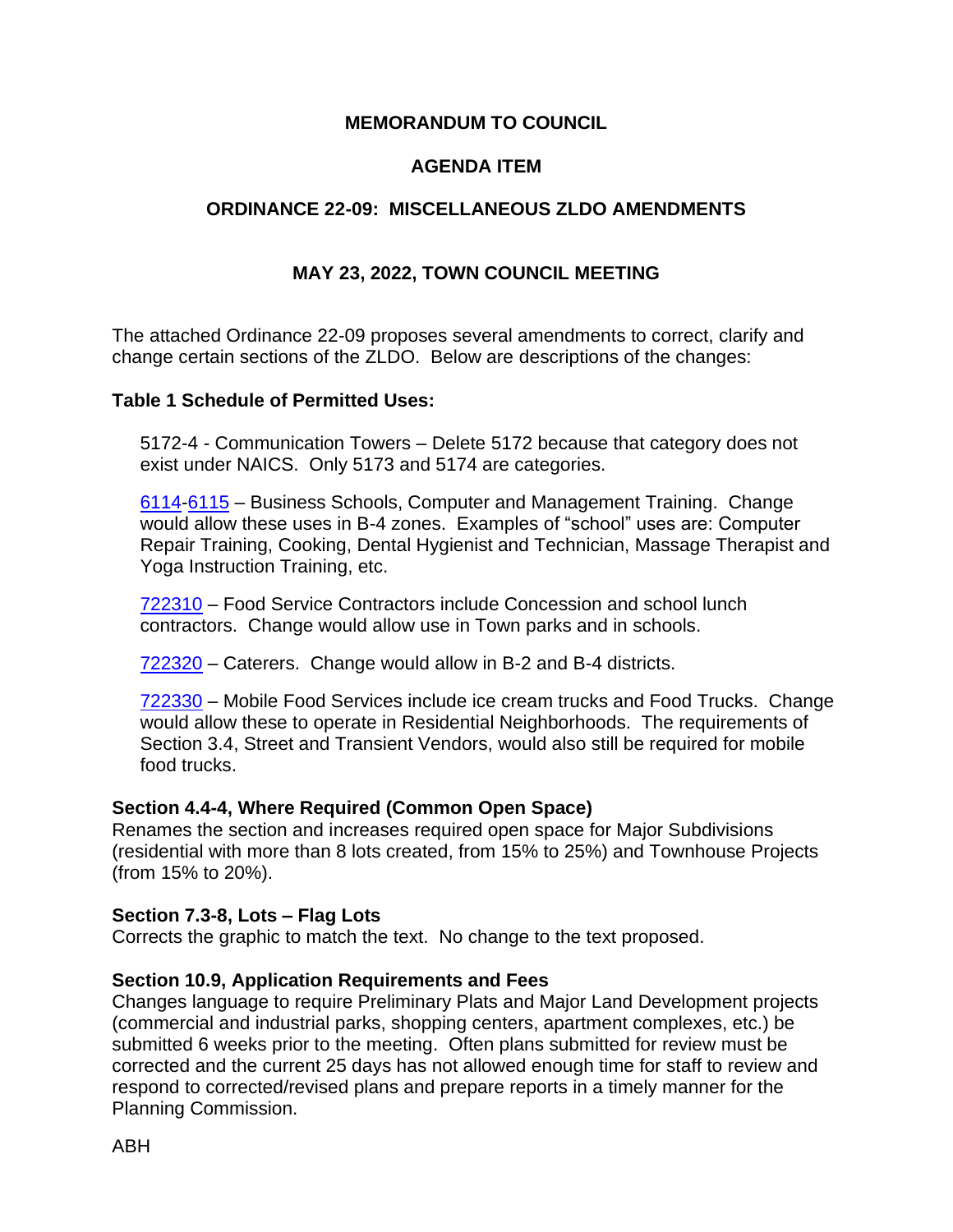### **STATE OF SOUTH CAROLINA )**

**COUNTY OF YORK ) ORDINANCE 22-09**

**TOWN OF CLOVER )**

### **AN ORDINANCE AMENDING AND SUPPLEMENTING CERTAIN PROVISIONS OF THE ZONING AND LAND DEVELOPMENT ORDINANCE OF THE TOWN OF CLOVER**

**)**

**)**

WHEREAS, on April 21 and May 19, 2022, the Clover Planning Commission reviewed and recommended approval of several proposed amendments to the Zoning and Land Development Ordinance; and

WHEREAS, Section 2.3, Table 1: Schedule of Permitted and Conditional Uses and Off-Street Parking Requirements, by Zoning Districts, is proposed to be amended so as to correct the NAICS code for Communication Towers and Antenna; to permit professional training schools in B-4 Neighborhood Commercial Districts; and to permit special food services such as caterers and food trucks in certain residential and commercial areas ; and

WHEREAS, other amendments include increasing open space requirements for Major Subdivisions and Townhouse projects; correcting the diagram for flag lots, and changing the deadline for submittal of preliminary plats and major land development projects; and

WHEREAS, a public hearing, as required by law and after proper public notice, was held on the day of the case of the set of the set of the set of the set of the set of the set of the set o

WHEREAS, the Town Council finds that it is necessary and in the best interests of the Town and the citizens of the Town to amend the Town of Clover Zoning and Land Development Ordinance to incorporate said amendments and additions.

NOW, THEREFORE, BE IT ORDAINED in Council duly assembled this \_\_\_\_ day of \_\_\_\_\_\_\_\_\_\_\_\_\_\_, 2022, that the Clover, South Carolina, Code of Ordinances, Zoning and Land Development Ordinance, shall be and hereby is amended so that after amendment the specific sections of the Zoning and Land Development Ordinance enumerated in the attached Exhibit A shall read as set forth in Exhibit A, provided, however, that only the specific items in Section 2.3 Table 1 are hereby amended and no others.

All other sections and provisions of the Town of Clover Zoning and Land Development Ordinance not specifically amended herein shall remain in full force and effect.

**Effective Date.** This ordinance is effective immediately upon its adoption.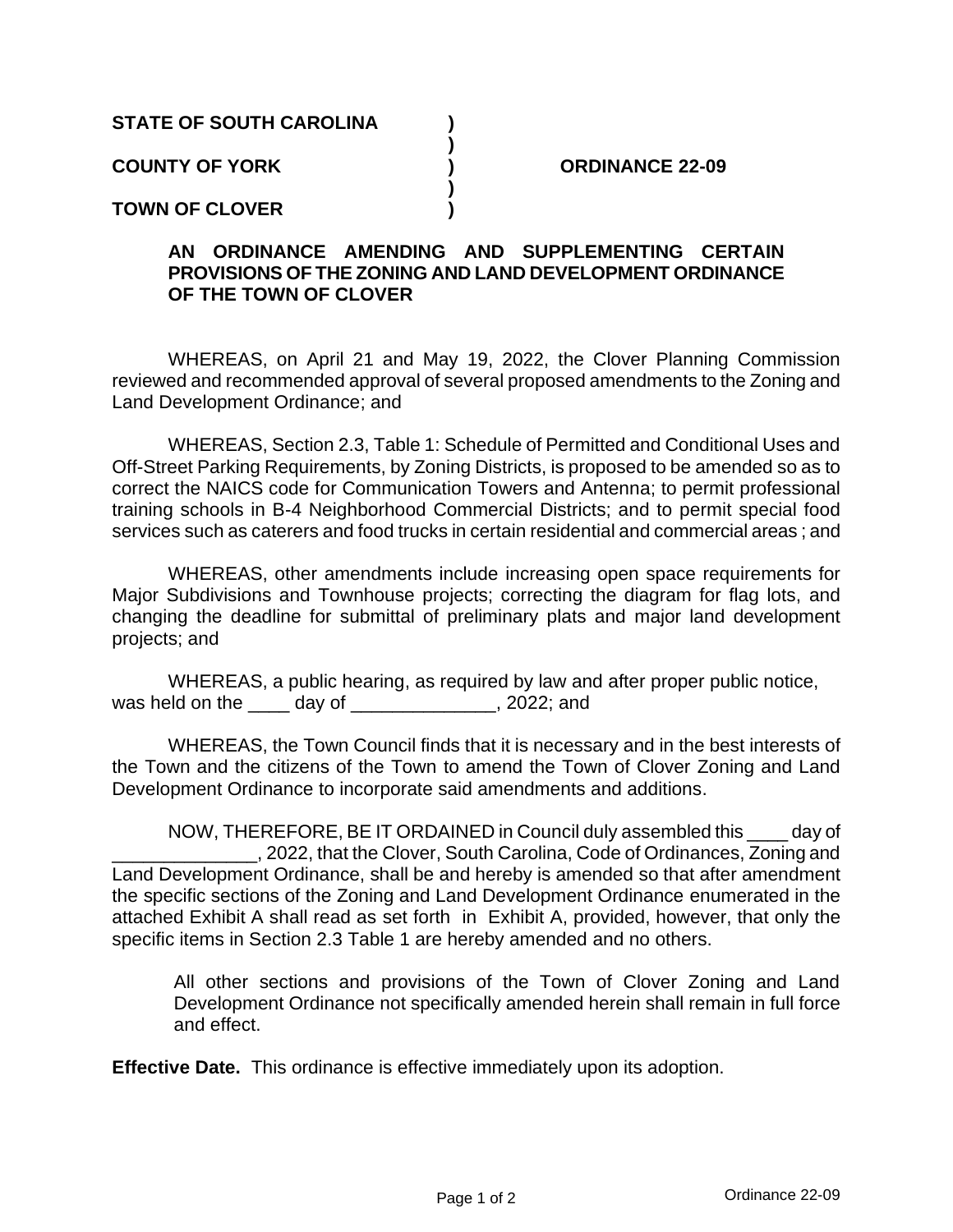**Severability.** If any part of this Ordinance is held to be invalid or unconstitutional, it shall be construed to have been the legislative intent to pass said Ordinance without such invalid or unconstitutional provision, and the remainder of said Ordinance shall be deemed to be valid as if such portion had not been included. If said Ordinance, or any provisions thereof, is held to be inapplicable to any person, group of persons, property, kind of property, circumstances or set of circumstances, such holding shall not affect the applicability thereof to any other persons, property or circumstances.

AND IT IS SO ORDAINED.

|                                  | Mayor    |
|----------------------------------|----------|
|                                  | Council: |
| (Town Seal)                      |          |
| Attest:                          |          |
| <b>Town Clerk</b>                |          |
| First Reading: ________________  |          |
| Public Hearing: ________________ |          |
| Second Reading: _____________    |          |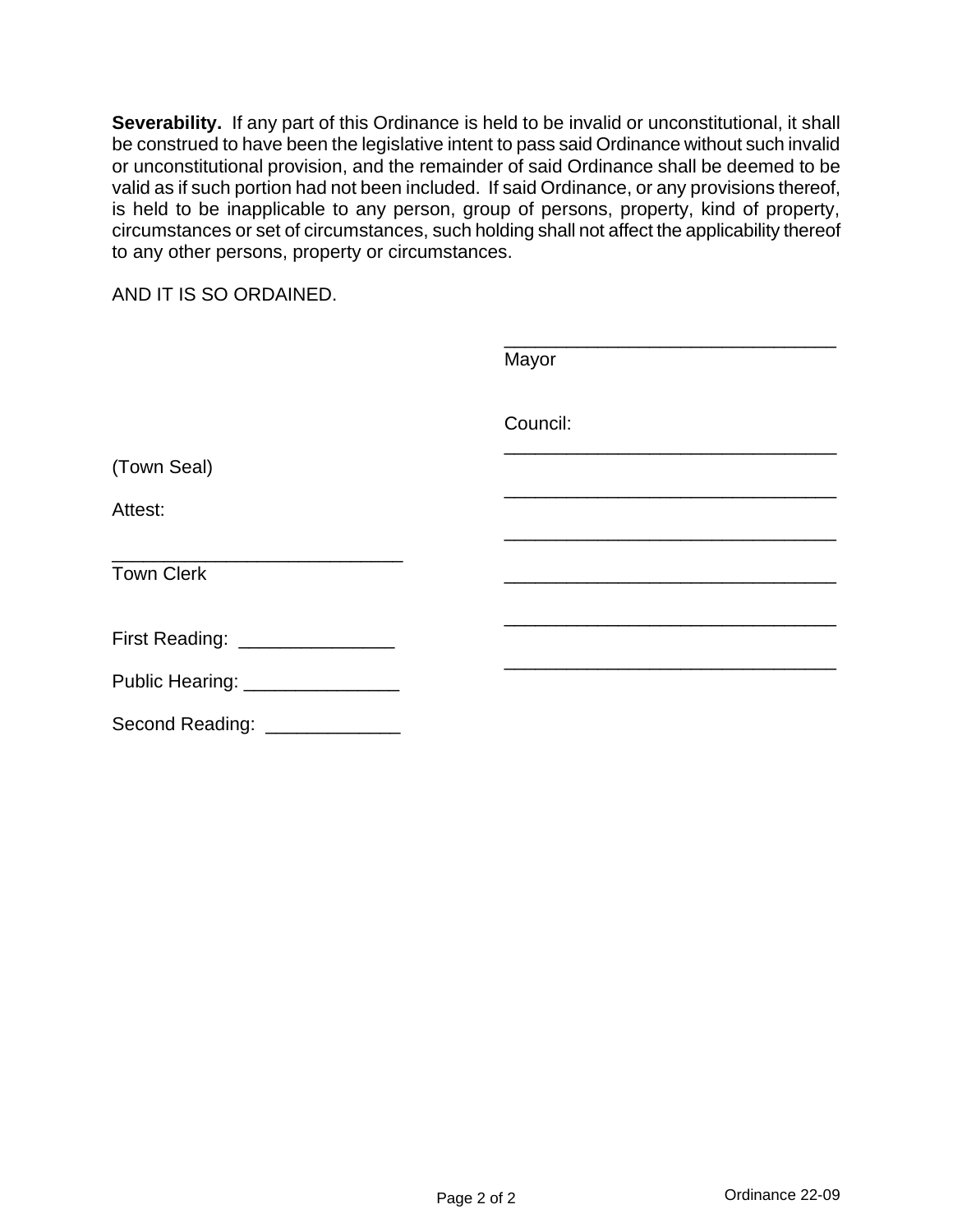## **Ordinance 22-09 Exhibit A**

# **ARTICLE 2. DISTRICT REGULATIONS**

### **Section 2.3 Table 1: Schedule of Permitted and Conditional Uses and Off-Street Parking Requirements, By Zoning Districts**

| Zone<br><b>Districts</b>                                           | <b>NAICS</b> | $R-12$<br>$R-20$ | $R - 7$       | $R-5$         | $B-1$     | $B-2$ | $B-4$     | <b>MU</b> | <b>PDD</b><br>(Sec<br>2.5) | ID | <b>Required</b><br><b>Off-street</b><br><b>Parking</b><br>(a)(c) |
|--------------------------------------------------------------------|--------------|------------------|---------------|---------------|-----------|-------|-----------|-----------|----------------------------|----|------------------------------------------------------------------|
|                                                                    |              |                  |               |               |           |       |           |           |                            |    |                                                                  |
| Communication<br>Towers & Ant. (Sec.<br>$ 3.2\rangle$              | 51723-4      | N                | N             | N             | N         | C     | N         | N         | N                          | C  | <b>NONE</b>                                                      |
| Business Schools,<br>Computer, &<br>Management Training            | 6114-5       | N                | N             | N             | P         | P     | AP        | P         | C                          | P  | 8 per<br>classroom,<br>plus 2 per<br>office                      |
|                                                                    |              |                  |               |               |           |       |           |           |                            |    |                                                                  |
| <b>Special Food</b><br>Services Food<br><b>Service Contractors</b> | 722310       | N                | <b>NP</b>     | N             | N         | P     | <b>NP</b> | P         | C                          | N  | 1 per 150<br><b>GFA</b>                                          |
| Caterer                                                            | 722320       | N                | N             | N             | N         | P     | AP        | P         | C                          | N  | 1 per 150<br><b>GFA</b>                                          |
| Mobile Food Service<br>(See also Sec. 3.4)                         | 722330       | <b>NP</b>        | $\mathsf{NP}$ | $\mathsf{NP}$ | <b>NP</b> | P     | <b>NP</b> | P         | ÇР                         | AP | 1 per 150<br><b>GFA</b>                                          |

# **ARTICLE 4. APPEARANCE, LIGHTING AND GREENING REGULATIONS**

### **Section 4.4-4 Where Open Space Required**

The following uses/developments consisting of eight (8) or more dwelling units, and commercial developments shall provide common open space in the amounts prescribed:

| <b>Proposed Uses/Developments</b> | Ratio (% Lot) | 25%<br>of<br><b>Note:</b> Up<br>to                     |
|-----------------------------------|---------------|--------------------------------------------------------|
| <b>Single-family Residential</b>  |               | landscaped buffer<br>areas                             |
| <b>Major Subdivision</b>          | <b>45 25%</b> | provided to meet the                                   |
| <b>Conservation Subdivision</b>   | 40%           | requirements of Section 4.1                            |
| <b>Townhouse Projects</b>         | 45 20%        | for multi-family residential                           |
| <b>Manufactured Home Parks</b>    | 20%           | projects and manufactured<br>home parks may be applied |
| <b>Multi-family Projects</b>      | 20%           | toward meeting the above                               |
| Commercial                        |               | requirements.                                          |
| <b>Major Land Development</b>     | 15%           |                                                        |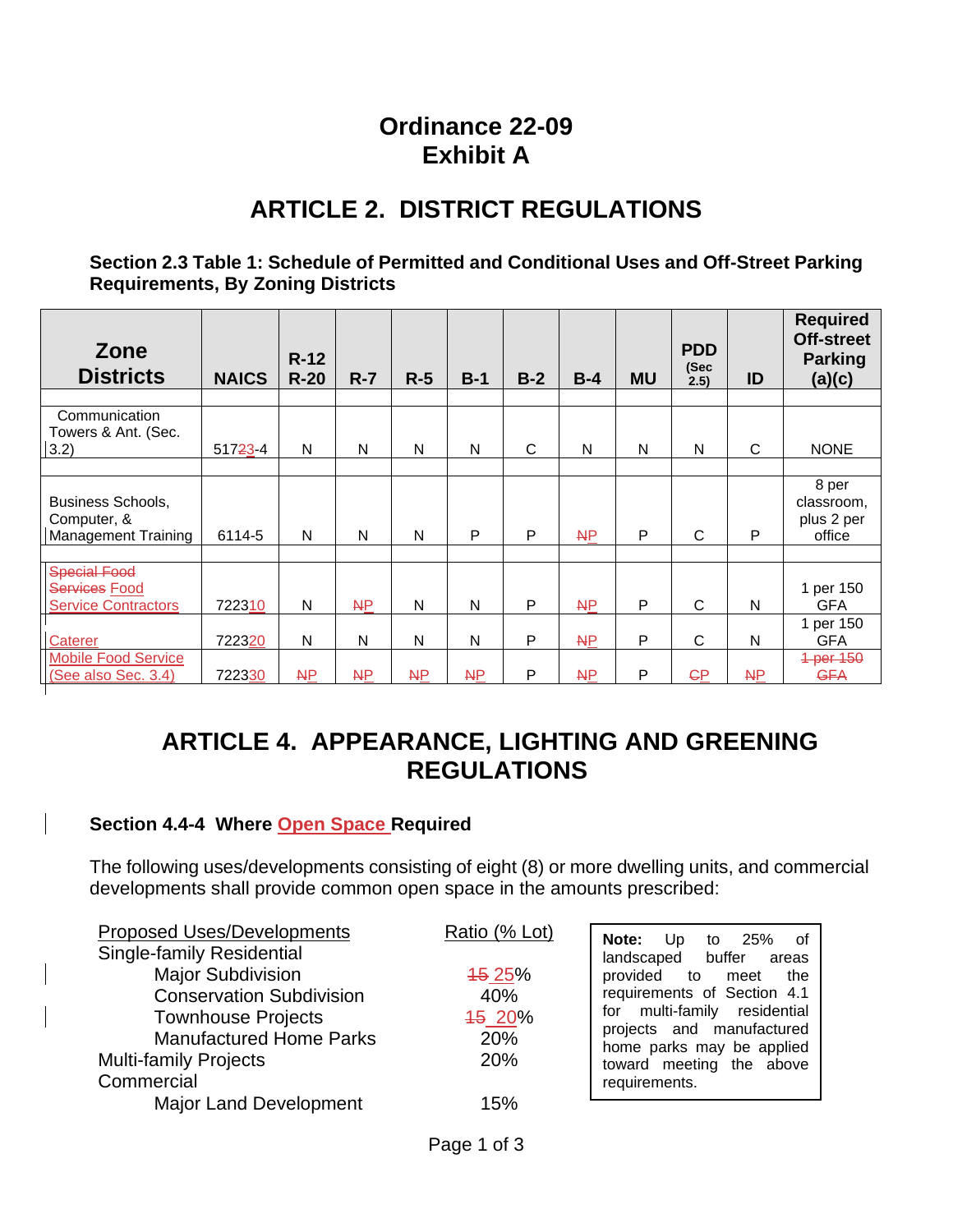**New Sites**: No proposed development, building or structure in connection with the above shall hereafter be erected or used unless common open space is provided in accord with the provisions of this section.

**Existing Sites:** No existing development, building or structure in connection with the above shall be expanded or enlarged unless the minimum common open space required by the provisions of this section are provided to the extent of the alteration or expansion.

# **ARTICLE 7. LAND DEVELOPMENT REGULATIONS**

### **Section 7.3-8 Lots, #4. Flag Lots**

**Replace current graphic with the following: [***No change to the current text is proposed.]*